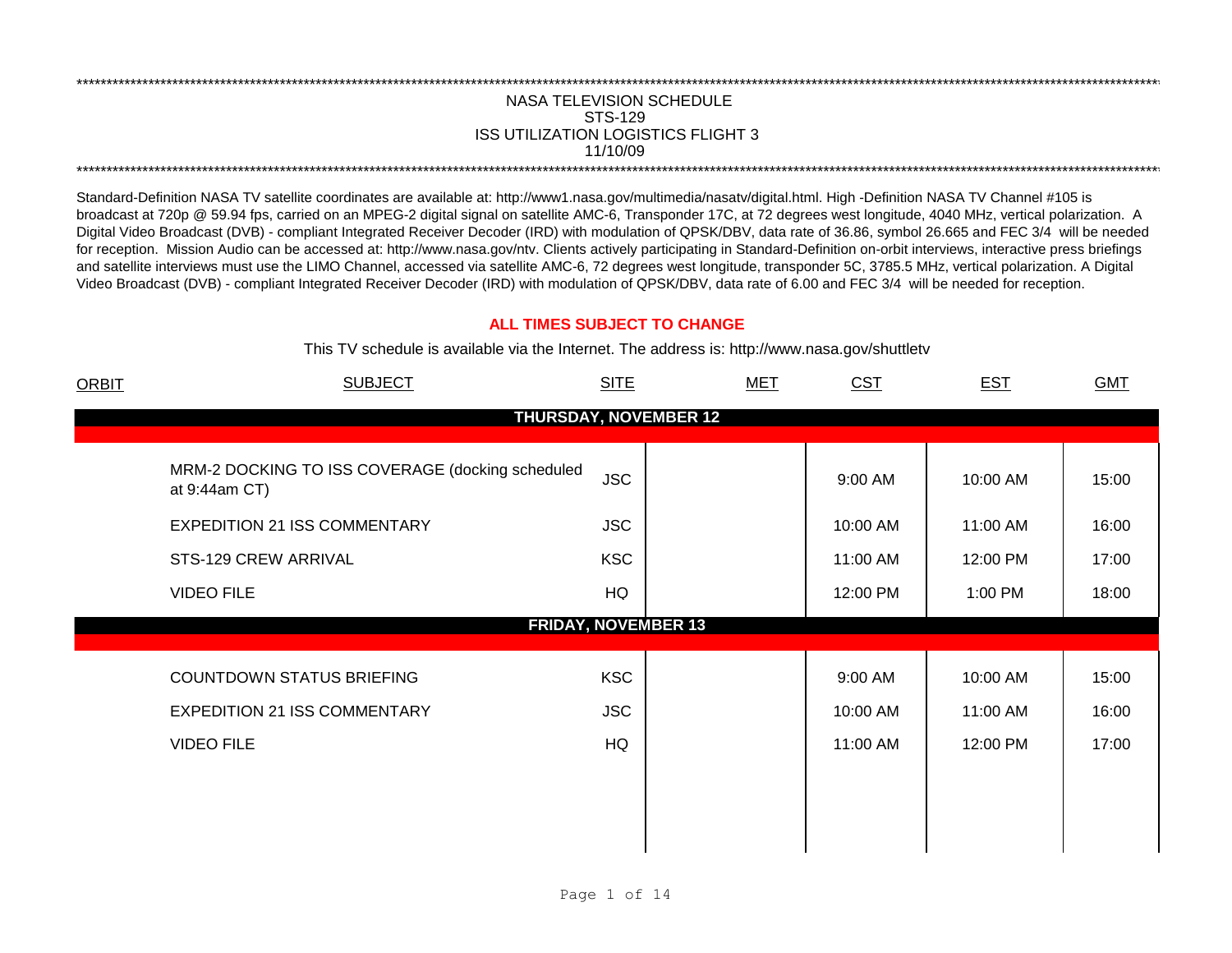|                |                                                                                                         |            | <b>SATURDAY, NOVEMBER 14</b> |       |          |          |       |
|----------------|---------------------------------------------------------------------------------------------------------|------------|------------------------------|-------|----------|----------|-------|
|                |                                                                                                         |            |                              |       |          |          |       |
|                | STS-129 PRELAUNCH NEWS CONFERENCE (Time<br>subject to completion of Mission Management Team<br>Meeting) | <b>KSC</b> |                              |       | 10:00 AM | 11:00 AM | 16:00 |
|                | <b>SUNDAY, NOVEMBER 15</b>                                                                              |            |                              |       |          |          |       |
|                |                                                                                                         |            |                              |       |          |          |       |
|                | <b>COUNTDOWN STATUS BRIEFING</b>                                                                        | <b>KSC</b> |                              |       | 9:00 AM  | 10:00 AM | 15:00 |
|                | <b>ISS SCIENCE BRIEFING</b>                                                                             | <b>KSC</b> |                              |       | 12:00 PM | 1:00 PM  | 18:00 |
|                | ROTATING SERVICE STRUCTURE RETRACTION                                                                   | <b>KSC</b> |                              |       | 4:30 PM  | 5:30 PM  | 22:30 |
|                |                                                                                                         |            | <b>MONDAY, NOVEMBER 16</b>   |       |          |          |       |
|                |                                                                                                         | FD 1       |                              |       |          |          |       |
|                | STS-129 FUELING COVERAGE BEGINS                                                                         | <b>KSC</b> |                              |       | 4:00 AM  | 5:00 AM  | 10:00 |
|                | STS-129 LAUNCH COVERAGE BEGINS                                                                          | <b>KSC</b> |                              |       | 8:30 AM  | 9:30 AM  | 14:30 |
|                | <b>LAUNCH</b>                                                                                           | <b>KSC</b> | 00/                          | 00:00 | 01:28 PM | 02:28 PM | 19:28 |
|                | <b>MECO</b>                                                                                             |            | 00/                          | 00:08 | 01:36 PM | 02:36 PM | 19:36 |
|                | NASA TELEVISION ORIGINATION SWITCHED TO JSC                                                             | <b>JSC</b> | 00/                          | 00:10 | 01:38 PM | 02:38 PM | 19:38 |
|                | NASA TELEVISION ORIGINATION SWITCHED TO KSC                                                             | <b>KSC</b> | 00/                          | 00:13 | 01:41 PM | 02:41 PM | 19:41 |
| -1             | LAUNCH REPLAYS (approx. 5 min. after MECO) T=30:00                                                      | <b>KSC</b> | 00/                          | 00:13 | 01:41 PM | 02:41 PM | 19:41 |
| 1              | ADDITIONAL LAUNCH REPLAYS FROM KSC                                                                      | <b>KSC</b> | 00/                          | 00:45 | 02:13 PM | 03:13 PM | 20:13 |
| 1              | POST LAUNCH NEWS CONFERENCE                                                                             | <b>KSC</b> | 00/                          | 01:02 | 02:30 PM | 03:30 PM | 20:30 |
| $\overline{2}$ | PAYLOAD BAY DOOR OPENING (may not be televised live)                                                    |            | 00/                          | 01:25 | 02:53 PM | 03:53 PM | 20:53 |
| 3              | <b>RMS CHECKOUT</b>                                                                                     |            | 00/                          | 03:45 | 05:13 PM | 06:13 PM | 23:13 |
| 3              | ASCENT FLIGHT CONTROL TEAM VIDEO REPLAY                                                                 | <b>JSC</b> | 00/                          | 04:02 | 05:30 PM | 06:30 PM | 23:30 |
| 4              | EXTERNAL TANK HANDHELD VIDEO DOWNLINK                                                                   |            | 00/                          | 04:35 | 06:03 PM | 07:03 PM | 00:03 |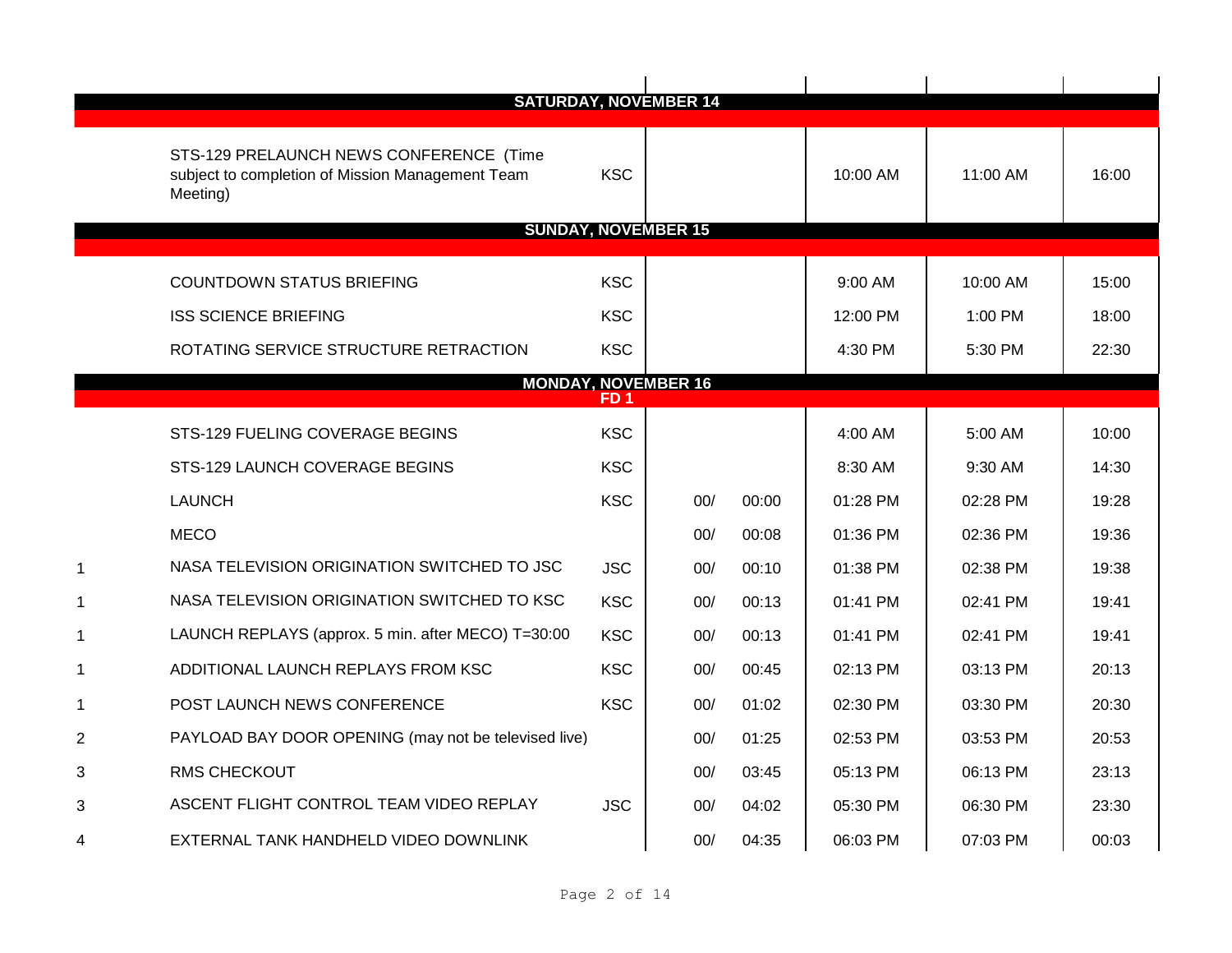| 5  | ATLANTIS CREW SLEEP BEGINS                                          |                 | 00/ | 06:00 | 07:28 PM | 08:28 PM | 01:28 |
|----|---------------------------------------------------------------------|-----------------|-----|-------|----------|----------|-------|
| 5  | FLIGHT DAY 1 HIGHLIGHTS (replayed on the hour during<br>crew sleep) | <b>JSC</b>      | 00/ | 06:32 | 08:00 PM | 09:00 PM | 02:00 |
|    | <b>TUESDAY, NOVEMBER 17</b>                                         | FD <sub>2</sub> |     |       |          |          |       |
|    |                                                                     |                 |     |       |          |          |       |
| 10 | ATLANTIS CREW WAKE UP (begins FD 2)                                 |                 | 00/ | 14:00 | 03:28 AM | 04:28 AM | 09:28 |
| 11 | <b>VIDEO FILE</b>                                                   | HQ              | 00/ | 15:32 | 05:00 AM | 06:00 AM | 11:00 |
| 12 | <b>OBSS UNBERTH</b>                                                 |                 | 00/ | 16:30 | 05:58 AM | 06:58 AM | 11:58 |
| 12 | RMS/OBSS SURVEY OF ATLANTIS TPS BEGINS                              |                 | 00/ | 17:45 | 07:13 AM | 08:13 AM | 13:13 |
| 12 | <b>EMU CHECKOUT</b>                                                 |                 | 00/ | 17:55 | 07:23 AM | 08:23 AM | 13:23 |
| 14 | WISE PRELAUNCH NEWS CONFERENCE (Education<br>Channel # 102 only)    | HQ              | 00/ | 21:32 | 11:00 AM | 12:00 PM | 17:00 |
| 16 | <b>MISSION STATUS BRIEFING</b>                                      | <b>JSC</b>      | 00/ | 23:32 | 01:00 PM | 02:00 PM | 19:00 |
| 16 | <b>OBSS BERTH</b>                                                   |                 | 00/ | 23:45 | 01:13 PM | 02:13 PM | 19:13 |
| 17 | <b>SRMS GRAPPLES ELC 1</b>                                          |                 | 01/ | 00:40 | 02:08 PM | 03:08 PM | 20:08 |
| 17 | RMS OMS POD SURVEY                                                  |                 | 01/ | 00:55 | 02:23 PM | 03:23 PM | 20:23 |
| 17 | CENTERLINE CAMERA INSTALLATION                                      |                 | 01/ | 01:00 | 02:28 PM | 03:28 PM | 20:28 |
| 17 | <b>ODS RING EXTENSION</b>                                           |                 | 01/ | 01:30 | 02:58 PM | 03:58 PM | 20:58 |
| 18 | RENDEZVOUS TOOL CHECKOUT                                            |                 | 01/ | 02:00 | 03:28 PM | 04:28 PM | 21:28 |
| 18 | POST MMT BRIEFING                                                   | <b>JSC</b>      | 01/ | 02:32 | 04:00 PM | 05:00 PM | 22:00 |
| 21 | ATLANTIS CREW SLEEP BEGINS                                          |                 | 01/ | 06:00 | 07:28 PM | 08:28 PM | 01:28 |
| 21 | FLIGHT DAY 2 HIGHLIGHTS (replayed on the hour during<br>crew sleep  | <b>JSC</b>      | 01/ | 06:32 | 08:00 PM | 09:00 PM | 02:00 |
|    |                                                                     |                 |     |       |          |          |       |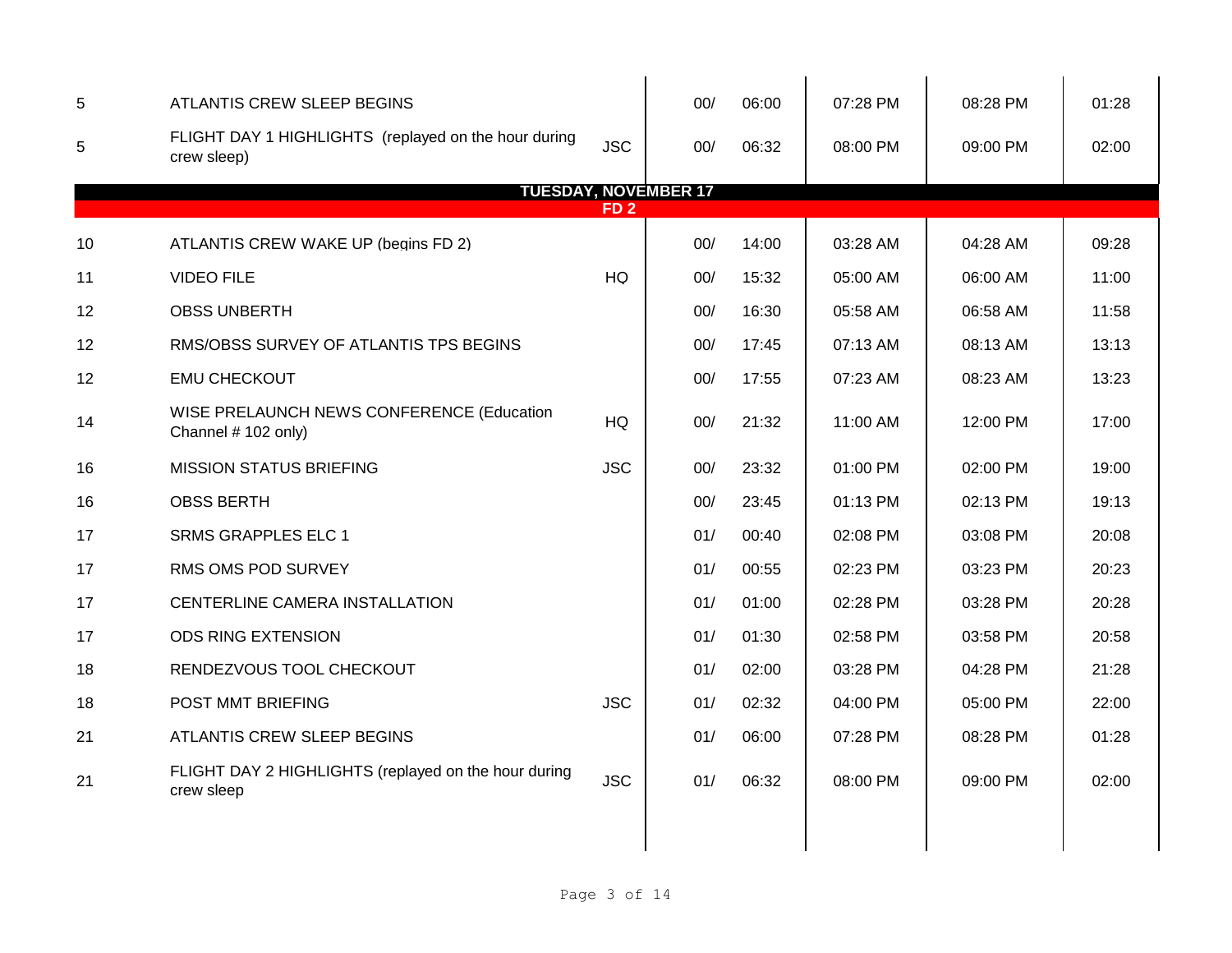| <b>WEDNESDAY, NOVEMBER 18</b> |                                                                                                                                               |            |     |       |          |          |       |  |  |  |
|-------------------------------|-----------------------------------------------------------------------------------------------------------------------------------------------|------------|-----|-------|----------|----------|-------|--|--|--|
|                               |                                                                                                                                               | ED 3       |     |       |          |          |       |  |  |  |
| 26                            | ATLANTIS CREW WAKE UP (begins FD 3)                                                                                                           |            | 01/ | 14:00 | 03:28 AM | 04:28 AM | 09:28 |  |  |  |
| 27                            | RENDEZVOUS OPERATIONS BEGIN                                                                                                                   |            | 01/ | 15:40 | 05:08 AM | 06:08 AM | 11:08 |  |  |  |
| 27                            | <b>VIDEO FILE</b>                                                                                                                             | <b>HQ</b>  | 01/ | 15:32 | 05:00 AM | 06:00 AM | 11:00 |  |  |  |
| 29                            | <b>TI BURN</b>                                                                                                                                |            | 01/ | 18:35 | 08:03 AM | 09:03 AM | 14:03 |  |  |  |
| 30                            | ATLANTIS RPM / ISS CREW VIDEO DOCUMENTATION                                                                                                   |            | 01/ | 20:27 | 09:55 AM | 10:55 AM | 15:55 |  |  |  |
| 30                            | ATLANTIS / ISS DOCKING (may not be televised live)                                                                                            |            | 01/ | 21:25 | 10:53 AM | 11:53 AM | 16:53 |  |  |  |
| 30                            | SHUTTLE VTR PLAYBACK OF DOCKING                                                                                                               |            | 01/ | 21:50 | 11:18 AM | 12:18 PM | 17:18 |  |  |  |
| 32                            | ATLANTIS / ISS CREW HATCH OPENING AND                                                                                                         |            | 01/ | 23:25 | 12:53 PM | 01:53 PM | 18:53 |  |  |  |
| 33                            | <b>MISSION STATUS BRIEFING</b>                                                                                                                | <b>JSC</b> | 02/ | 00:02 | 01:30 PM | 02:30 PM | 19:30 |  |  |  |
| 32                            | SRMS UNBERTH ELC1 FROM ATLANTIS' PAYLOAD BAY                                                                                                  |            | 02/ | 00:05 | 01:33 PM | 02:33 PM | 19:33 |  |  |  |
| 33                            | SRMS HANDOFF ELC1 TO SSRMS                                                                                                                    |            | 02/ | 00:45 | 02:13 PM | 03:13 PM | 20:13 |  |  |  |
| 33                            | EVA #1 PROCEDURE REVIEW                                                                                                                       |            | 02/ | 01:55 | 03:23 PM | 04:23 PM | 21:23 |  |  |  |
| 34                            | SSRMS INSTALLATION OF ELC1 ON P3 NADIR UCCAS                                                                                                  |            | 02/ | 02:10 | 03:38 PM | 04:38 PM | 21:38 |  |  |  |
| 34                            | POST-MMT BRIEFING                                                                                                                             | <b>JSC</b> | 02/ | 02:32 | 04:00 PM | 05:00 PM | 22:00 |  |  |  |
| 35                            | EVA # 1 CAMPOUT BEGINS (Foreman & Satcher)                                                                                                    |            | 02/ | 04:25 | 05:53 PM | 06:53 PM | 23:53 |  |  |  |
| 36                            | <b>ISS CREW SLEEP BEGINS</b>                                                                                                                  |            | 02/ | 05:30 | 06:58 PM | 07:58 PM | 00:58 |  |  |  |
| 36                            | ATLANTIS CREW SLEEP BEGINS                                                                                                                    |            | 02/ | 06:00 | 07:28 PM | 08:28 PM | 01:28 |  |  |  |
| 37                            | FLIGHT DAY 3 HIGHLIGHTS (replayed on the hour during<br>crew sleep)                                                                           | <b>JSC</b> | 02/ | 06:32 | 08:00 PM | 09:00 PM | 02:00 |  |  |  |
| 38                            | HIGH DEFINITION FLIGHT DAY 3 CREW HIGHLIGHTS (if<br>available; on the NASA-TV HDTV Channel; replays from<br>5:00am CT - 4:00pm CT on Nov. 19) | <b>JSC</b> | 02/ | 08:32 | 10:00 PM | 11:00 PM | 04:00 |  |  |  |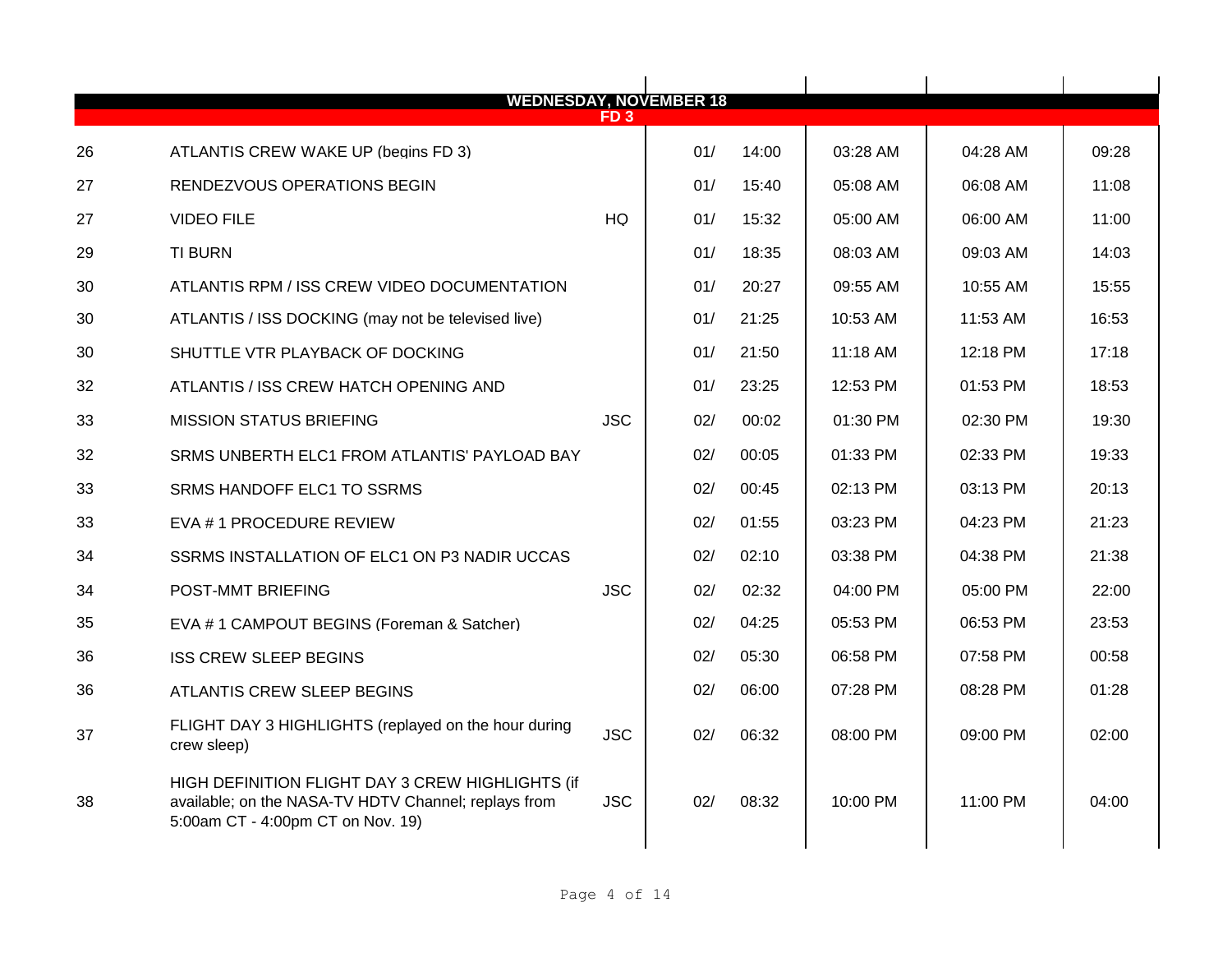|    | <b>THURSDAY, NOVEMBER 19</b><br>FD 4                                                                                                          |            |     |       |          |          |       |  |  |  |  |  |
|----|-----------------------------------------------------------------------------------------------------------------------------------------------|------------|-----|-------|----------|----------|-------|--|--|--|--|--|
| 41 | <b>ISS FLIGHT DIRECTOR UPDATE</b>                                                                                                             | <b>JSC</b> | 02/ | 11:32 | 01:00 AM | 02:00 AM | 07:00 |  |  |  |  |  |
| 41 | ISS FLIGHT DIRECTOR UPDATE REPLAY                                                                                                             | <b>JSC</b> | 02/ | 13:02 | 02:30 AM | 03:30 AM | 08:30 |  |  |  |  |  |
| 41 | ATLANTIS / ISS CREW WAKE UP (begins FD 4)                                                                                                     |            | 02/ | 14:00 | 03:28 AM | 04:28 AM | 09:28 |  |  |  |  |  |
| 42 | EVA #1 PREPARATIONS RESUME                                                                                                                    |            | 02/ | 14:35 | 04:03 AM | 05:03 AM | 10:03 |  |  |  |  |  |
| 43 | <b>VIDEO FILE</b>                                                                                                                             | <b>HQ</b>  | 02/ | 15:32 | 05:00 AM | 06:00 AM | 11:00 |  |  |  |  |  |
| 45 | EVA #1 BEGINS (Foreman and Satcher)                                                                                                           |            | 02/ | 18:50 | 08:18 AM | 09:18 AM | 14:18 |  |  |  |  |  |
| 45 | SPARE SASA INSTALLATION ON Z1 TRUSS                                                                                                           |            | 02/ | 19:20 | 08:48 AM | 09:48 AM | 14:48 |  |  |  |  |  |
| 47 | <b>MBS POA LUBRICATION</b>                                                                                                                    |            | 02/ | 22:05 | 11:33 AM | 12:33 PM | 17:33 |  |  |  |  |  |
| 47 | <b>SGANT CABLE ROUTING</b>                                                                                                                    |            | 02/ | 22:05 | 11:33 AM | 12:33 PM | 17:33 |  |  |  |  |  |
| 47 | SLIDE WIRE REMOVAL & NH3 BRACKET INSTALLATION<br>AT NODE 1                                                                                    |            | 02/ | 23:00 | 12:28 PM | 01:28 PM | 18:28 |  |  |  |  |  |
| 47 | JEM RMS EE LUBRICATION                                                                                                                        |            | 02/ | 23:20 | 12:48 PM | 01:48 PM | 18:48 |  |  |  |  |  |
| 48 | <b>SSRMS BASE CHANGE</b>                                                                                                                      |            | 03/ | 00:35 | 02:03 PM | 03:03 PM | 20:03 |  |  |  |  |  |
| 49 | EVA #1 ENDS                                                                                                                                   |            | 03/ | 01:20 | 02:48 PM | 03:48 PM | 20:48 |  |  |  |  |  |
| 50 | MISSION STATUS / POST-MMT BRIEFING                                                                                                            | <b>JSC</b> | 03/ | 03:02 | 04:30 PM | 05:30 PM | 22:30 |  |  |  |  |  |
| 51 | <b>ISS CREW SLEEP BEGINS</b>                                                                                                                  |            | 03/ | 05:00 | 06:28 PM | 07:28 PM | 00:28 |  |  |  |  |  |
| 52 | ATLANTIS CREW SLEEP BEGINS                                                                                                                    |            | 03/ | 05:30 | 06:58 PM | 07:58 PM | 00:58 |  |  |  |  |  |
| 52 | FLIGHT DAY 4 HIGHLIGHTS (replayed on the hour during<br>crew sleep)                                                                           | <b>JSC</b> | 03/ | 05:32 | 07:00 PM | 08:00 PM | 01:00 |  |  |  |  |  |
| 54 | HIGH DEFINITION FLIGHT DAY 4 CREW HIGHLIGHTS (if<br>available; on the NASA-TV HDTV Channel; replays from<br>5:00am CT - 4:00pm CT on Nov. 20) | <b>JSC</b> | 03/ | 08:32 | 10:00 PM | 11:00 PM | 04:00 |  |  |  |  |  |
|    |                                                                                                                                               |            |     |       |          |          |       |  |  |  |  |  |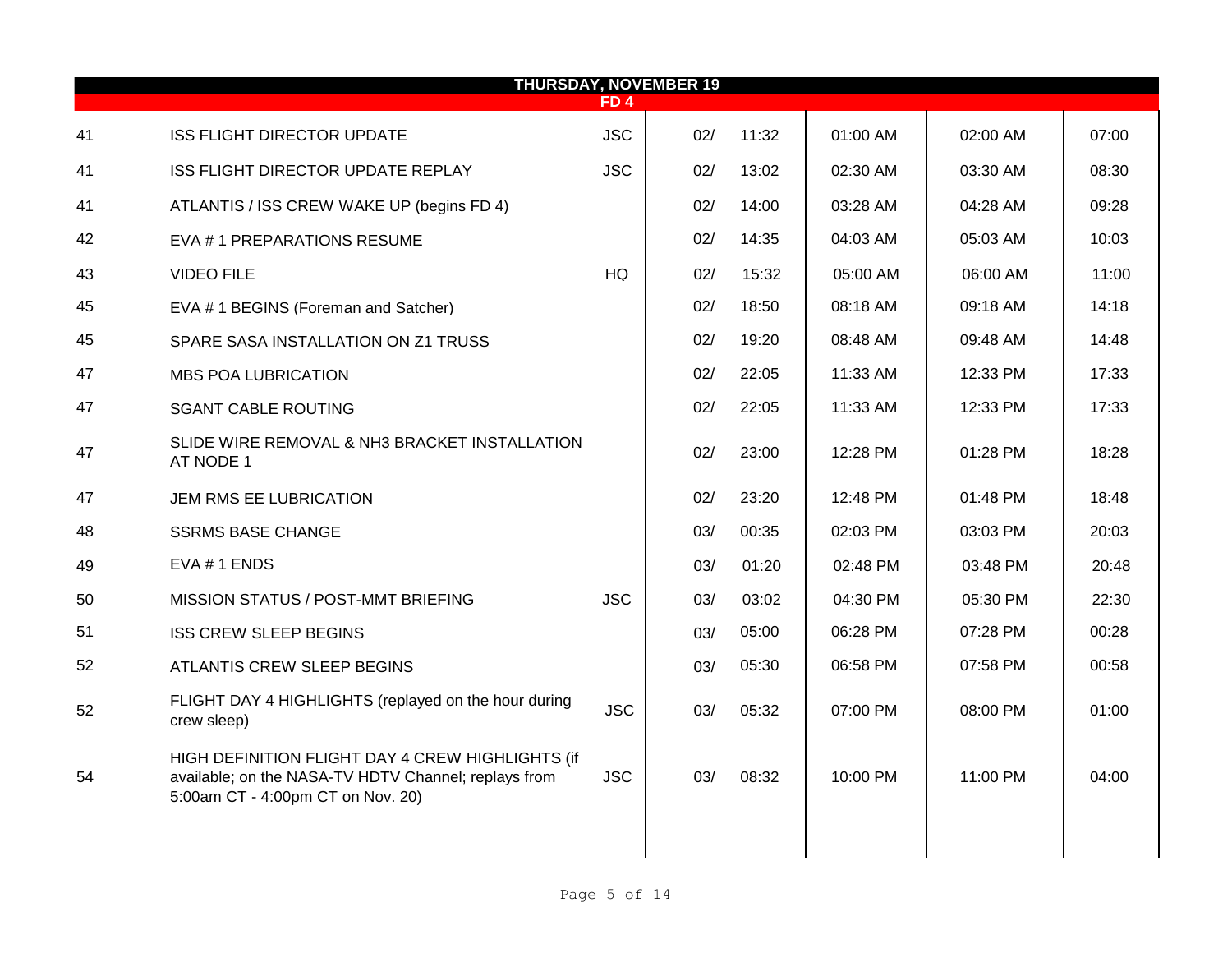| <b>FRIDAY, NOVEMBER 20</b><br><b>FD5</b> |                                                                                                                                               |               |     |       |          |          |       |  |  |  |  |
|------------------------------------------|-----------------------------------------------------------------------------------------------------------------------------------------------|---------------|-----|-------|----------|----------|-------|--|--|--|--|
| 56                                       | <b>ISS FLIGHT DIRECTOR UPDATE</b>                                                                                                             | <b>JSC</b>    | 03/ | 11:02 | 12:30 AM | 01:30 AM | 06:30 |  |  |  |  |
| 56                                       | ISS FLIGHT DIRECTOR UPDATE REPLAY                                                                                                             | <b>JSC</b>    | 03/ | 13:02 | 02:30 AM | 03:30 AM | 08:30 |  |  |  |  |
| 57                                       | ATLANTIS / ISS CREW WAKE UP (begins FD 5)                                                                                                     |               | 03/ | 13:30 | 02:58 AM | 03:58 AM | 08:58 |  |  |  |  |
| 58                                       | U.S. PAO EVENT                                                                                                                                | <b>ISS Ku</b> | 03/ | 15:40 | 05:08 AM | 06:08 AM | 11:08 |  |  |  |  |
| 59                                       | <b>VIDEO FILE</b>                                                                                                                             | HQ            | 03/ | 16:32 | 06:00 AM | 07:00 AM | 12:00 |  |  |  |  |
| 59                                       | <b>SSRMS GRAPPLE &amp; UNBERTH OBSS</b>                                                                                                       |               | 03/ | 17:15 | 06:43 AM | 07:43 AM | 12:43 |  |  |  |  |
| 60                                       | <b>SSRMS HANDFF OBSS TO SRMS</b>                                                                                                              |               | 03/ | 18:50 | 08:18 AM | 09:18 AM | 14:18 |  |  |  |  |
| 61                                       | OBSS FOCUSED INSPECTION OF ATLANTIS TPS (If<br>required)                                                                                      |               | 03/ | 19:35 | 09:03 AM | 10:03 AM | 15:03 |  |  |  |  |
| 63                                       | SRMS HANDOFF TO SSRMS; SSRMS BERTHS OBSS IN<br>ATLANTIS' PAYLOAD BAY                                                                          |               | 03/ | 23:05 | 12:33 PM | 01:33 PM | 18:33 |  |  |  |  |
| 64                                       | EVA # 2 PROCEDURE REVIEW                                                                                                                      |               | 04/ | 00:55 | 02:23 PM | 03:23 PM | 20:23 |  |  |  |  |
| 65                                       | SRMS GRAPPLE OF ELC 2 IN ATLANTIS' PAYLOAD BAY                                                                                                |               | 04/ | 01:20 | 02:48 PM | 03:48 PM | 20:48 |  |  |  |  |
| 65                                       | <b>U.S. PAO EVENT</b>                                                                                                                         | <b>ISS Ku</b> | 04/ | 02:10 | 03:38 PM | 04:38 PM | 21:38 |  |  |  |  |
| 65                                       | <b>MISSION STATUS BRIEFING</b>                                                                                                                | <b>JSC</b>    | 04/ | 02:47 | 04:15 PM | 05:15 PM | 22:15 |  |  |  |  |
| 66                                       | EVA # 2 CAMPOUT BEGINS (Foreman and Bresnik)                                                                                                  |               | 04/ | 03:25 | 04:53 PM | 05:53 PM | 22:53 |  |  |  |  |
| 67                                       | <b>ISS CREW SLEEP BEGINS</b>                                                                                                                  |               | 04/ | 04:30 | 05:58 PM | 06:58 PM | 23:58 |  |  |  |  |
| 67                                       | ATLANTIS CREW SLEEP BEGINS                                                                                                                    |               | 04/ | 05:00 | 06:28 PM | 07:28 PM | 00:28 |  |  |  |  |
| 68                                       | FLIGHT DAY 5 HIGHLIGHTS (replayed on the hour during<br>crew sleep)                                                                           | <b>JSC</b>    | 04/ | 05:32 | 07:00 PM | 08:00 PM | 01:00 |  |  |  |  |
| 69                                       | HIGH DEFINITION FLIGHT DAY 5 CREW HIGHLIGHTS (if<br>available; on the NASA-TV HDTV Channel; replays from<br>5:00am CT - 4:00pm CT on Nov. 21) | <b>JSC</b>    | 04/ | 07:32 | 09:00 PM | 10:00 PM | 03:00 |  |  |  |  |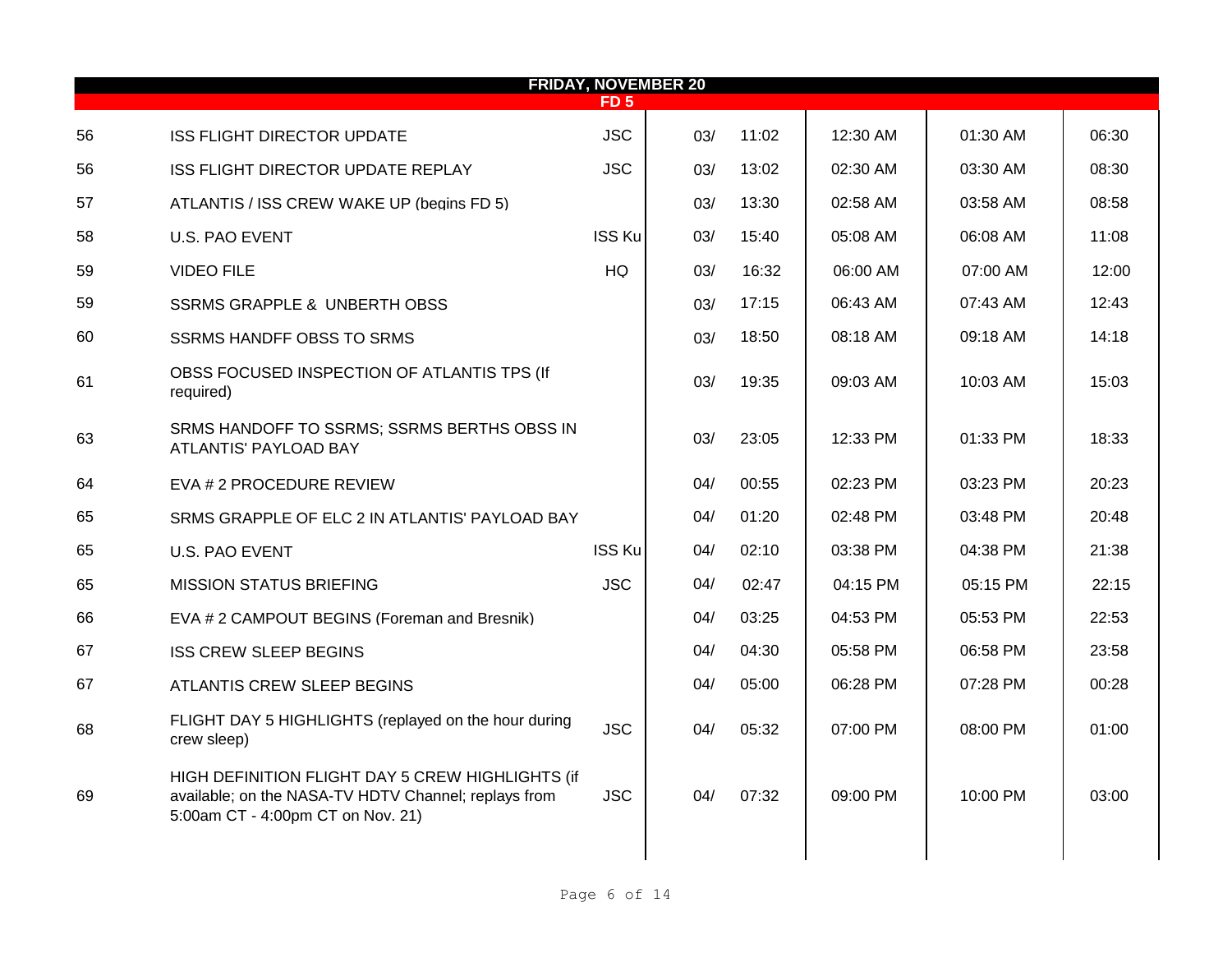| <b>SATURDAY, NOVEMBER 21</b> |                                                                                                                                               |            |     |       |          |            |       |  |  |  |  |
|------------------------------|-----------------------------------------------------------------------------------------------------------------------------------------------|------------|-----|-------|----------|------------|-------|--|--|--|--|
|                              |                                                                                                                                               | FD 6       |     |       |          |            |       |  |  |  |  |
| 71                           | <b>ISS FLIGHT DIRECTOR UPDATE</b>                                                                                                             | <b>JSC</b> | 04/ | 10:32 | 12:00 AM | 01:00 AM   | 06:00 |  |  |  |  |
| 72                           | ISS FLIGHT DIRECTOR UPDATE REPLAY                                                                                                             | <b>JSC</b> | 04/ | 12:02 | 01:30 AM | 02:30 AM   | 07:30 |  |  |  |  |
| 72                           | ATLANTIS / ISS CREW WAKE UP (begins FD 6)                                                                                                     |            | 04/ | 13:00 | 02:28 AM | 03:28 AM   | 08:28 |  |  |  |  |
| 73                           | EVA # 2 PREPARATIONS RESUME                                                                                                                   |            | 04/ | 13:30 | 02:58 AM | 03:58 AM   | 08:58 |  |  |  |  |
| 74                           | SRMS UNBERTH ELC2 FROM ATLANTIS' PAYLOAD BAY                                                                                                  |            | 04/ | 15:45 | 05:13 AM | 06:13 AM   | 11:13 |  |  |  |  |
| 75                           | SRMS HANDOFF ELC2 TO SSRMS                                                                                                                    |            | 04/ | 16:40 | 06:08 AM | 07:08 AM   | 12:08 |  |  |  |  |
| 75                           | EVA # 2 BEGINS (Foreman and Bresnik)                                                                                                          |            | 04/ | 17:50 | 07:18 AM | 08:18 AM   | 13:18 |  |  |  |  |
| 76                           | GATOR HAM RADIO BRACKET INSTALLATION ON                                                                                                       |            | 04/ | 18:20 | 07:48 AM | 08:48 AM   | 13:48 |  |  |  |  |
| 76                           | SSRMS INSTALLATION OF ELC2 ON S3 UPPER<br><b>OUTBOARD PAS</b>                                                                                 |            | 04/ | 18:40 | 08:08 AM | 09:08 AM   | 14:08 |  |  |  |  |
| 78                           | <b>SSRMS BASE CHANGE</b>                                                                                                                      |            | 04/ | 19:25 | 08:53 AM | 09:53 AM   | 14:53 |  |  |  |  |
| 78                           | FPMU RELOCATION FROM S1 TO P1 TRUSS                                                                                                           |            | 04/ | 19:35 | 09:03 AM | 10:03 AM   | 15:03 |  |  |  |  |
| 78                           | S3 NADIR PAS DEPLOY                                                                                                                           |            | 04/ | 21:05 | 10:33 AM | $11:33$ AM | 16:33 |  |  |  |  |
| 79                           | CAMERA POSITION 1 WETA INSTALL ON S3 TRUSS                                                                                                    |            | 04/ | 22:35 | 12:03 PM | 01:03 PM   | 18:03 |  |  |  |  |
| 80                           | EVA # 2 ENDS                                                                                                                                  |            | 05/ | 00:20 | 01:48 PM | 02:48 PM   | 19:48 |  |  |  |  |
| 80                           | <b>MISSION STATUS BRIEFING</b>                                                                                                                | <b>JSC</b> | 05/ | 02:02 | 03:30 PM | 04:30 PM   | 21:30 |  |  |  |  |
| 82                           | <b>ISS CREW SLEEP BEGINS</b>                                                                                                                  |            | 05/ | 04:00 | 05:28 PM | 06:28 PM   | 23:28 |  |  |  |  |
| 82                           | ATLANTIS CREW SLEEP BEGINS                                                                                                                    |            | 05/ | 04:30 | 05:58 PM | 06:58 PM   | 23:58 |  |  |  |  |
| 83                           | FLIGHT DAY 6 HIGHLIGHTS (replayed on the hour during<br>crew sleep)                                                                           | <b>JSC</b> | 05/ | 04:32 | 06:00 PM | 07:00 PM   | 00:00 |  |  |  |  |
| 85                           | HIGH DEFINITION FLIGHT DAY 6 CREW HIGHLIGHTS (if<br>available; on the NASA-TV HDTV Channel; replays from<br>5:00am CT - 4:00pm CT on Nov. 22) | <b>JSC</b> | 05/ | 07:32 | 09:00 PM | 10:00 PM   | 03:00 |  |  |  |  |
|                              |                                                                                                                                               |            |     |       |          |            |       |  |  |  |  |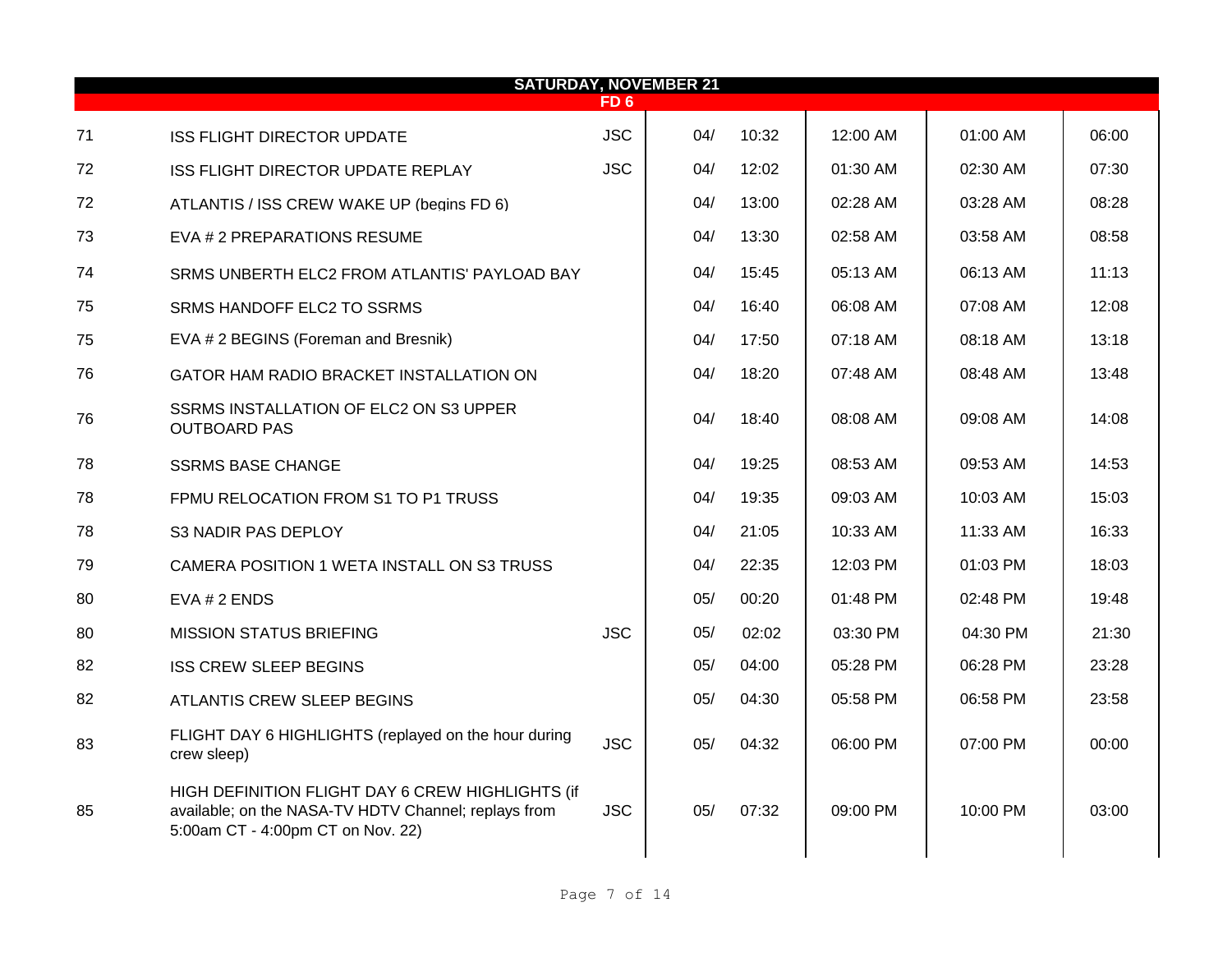| 86  | <b>ISS FLIGHT DIRECTOR UPDATE</b>                                                                                                             | <b>JSC</b>      | 05/                        | 10:02 | 11:30 PM | 12:30 AM | 05:30 |
|-----|-----------------------------------------------------------------------------------------------------------------------------------------------|-----------------|----------------------------|-------|----------|----------|-------|
|     |                                                                                                                                               | FD <sub>7</sub> | <b>SUNDAY, NOVEMBER 22</b> |       |          |          |       |
| 87  | ISS FLIGHT DIRECTOR UPDATE REPLAY                                                                                                             | <b>JSC</b>      | 05/                        | 12:02 | 01:30 AM | 02:30 AM | 07:30 |
| 88  | ATLANTIS / ISS CREW WAKE UP (begins FD 7)                                                                                                     |                 | 05/                        | 12:30 | 01:58 AM | 02:58 AM | 07:58 |
| 90  | ATLANTIS OFF-DUTY PERIOD BEGINS                                                                                                               |                 | 05/                        | 15:40 | 05:08 AM | 06:08 AM | 11:08 |
| 93  | <b>U.S. PAO EVENT</b>                                                                                                                         | <b>ISS Ku</b>   | 05/                        | 21:25 | 10:53 AM | 11:53 AM | 16:53 |
| 95  | <b>U.S. PAO EVENT</b>                                                                                                                         | <b>ISS Ku</b>   | 05/                        | 23:35 | 01:03 PM | 02:03 PM | 19:03 |
| 95  | EVA # 3 PROCEDURE REVIEW                                                                                                                      |                 | 05/                        | 23:55 | 01:23 PM | 02:23 PM | 19:23 |
| 96  | <b>MISSION STATUS BRIEFING</b>                                                                                                                | <b>JSC</b>      | 06/                        | 01:32 | 03:00 PM | 04:00 PM | 21:00 |
| 97  | EVA #3 CAMPOUT BEGINS (Satcher and Bresnik)                                                                                                   |                 | 06/                        | 02:25 | 03:53 PM | 04:53 PM | 21:53 |
| 97  | <b>ISS CREW SLEEP BEGINS</b>                                                                                                                  |                 | 06/                        | 03:30 | 04:58 PM | 05:58 PM | 22:58 |
| 98  | ATLANTIS CREW SLEEP BEGINS                                                                                                                    |                 | 06/                        | 04:00 | 05:28 PM | 06:28 PM | 23:28 |
| 98  | FLIGHT DAY 7 HIGHLIGHTS (replayed on the hour during<br>crew sleep)                                                                           | <b>JSC</b>      | 06/                        | 04:32 | 06:00 PM | 07:00 PM | 00:00 |
| 100 | HIGH DEFINITION FLIGHT DAY 8 CREW HIGHLIGHTS (if<br>available; on the NASA-TV HDTV Channel; replays from<br>5:00am CT - 4:00pm CT on Nov. 23) | <b>JSC</b>      | 06/                        | 07:32 | 09:00 PM | 10:00 PM | 03:00 |
| 102 | <b>ISS FLIGHT DIRECTOR UPDATE</b>                                                                                                             | <b>JSC</b>      | 06/                        | 09:32 | 11:00 PM | 12:00 AM | 05:00 |
|     |                                                                                                                                               | FD <sub>8</sub> | <b>MONDAY, NOVEMBER 23</b> |       |          |          |       |
| 103 | ISS FLIGHT DIRECTOR UPDATE REPLAY                                                                                                             | <b>JSC</b>      | 06/                        | 11:02 | 12:30 AM | 01:30 AM | 06:30 |
| 103 | ATLANTIS / ISS CREW WAKE UP (begins FD 8)                                                                                                     |                 | 06/                        | 12:00 | 01:28 AM | 02:28 AM | 07:28 |
| 103 | EVA #3 PREPARATIONS RESUME                                                                                                                    |                 | 06/                        | 12:35 | 02:03 AM | 03:03 AM | 08:03 |
| 106 | EVA #3 BEGINS (Satcher and Bresnik)                                                                                                           |                 | 06/                        | 16:50 | 06:18 AM | 07:18 AM | 12:18 |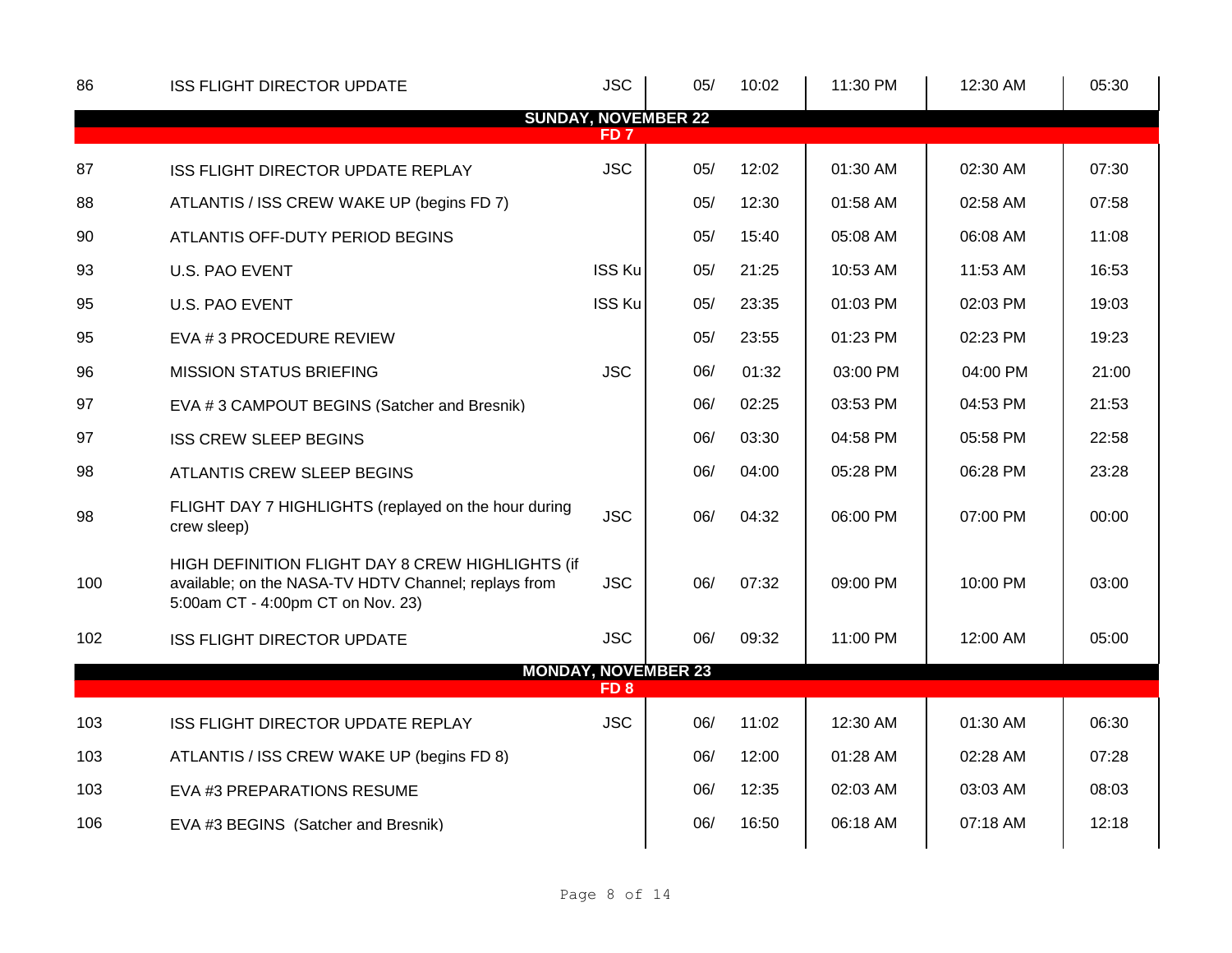| 106 | HPGT & MISSE-7 TRANSFER FROM ELC2 TO QUEST<br><b>AIRLOCK</b>                                                                                  |                 | 06/                         | 17:20 | 06:48 AM | 07:48 AM | 12:48 |
|-----|-----------------------------------------------------------------------------------------------------------------------------------------------|-----------------|-----------------------------|-------|----------|----------|-------|
| 107 | PMA-3 HEATER CABLE STOWAGE                                                                                                                    |                 | 06/                         | 19:50 | 09:18 AM | 10:18 AM | 15:18 |
| 108 | S3 INBOARD UPPER PAS DEPLOYMENT                                                                                                               |                 | 06/                         | 20:20 | 09:48 AM | 10:48 AM | 15:48 |
| 110 | EVA #3 ENDS                                                                                                                                   |                 | 06/                         | 23:20 | 12:48 PM | 01:48 PM | 18:48 |
| 111 | <b>MISSION STATUS BRIEFING</b>                                                                                                                | <b>JSC</b>      | 07/                         | 01:02 | 02:30 PM | 03:30 PM | 20:30 |
| 113 | <b>VIDEO FILE</b>                                                                                                                             | <b>HQ</b>       | 07/                         | 02:32 | 04:00 PM | 05:00 PM | 22:00 |
| 113 | ATLANTIS / ISS CREW SLEEP BEGINS                                                                                                              |                 | 07/                         | 03:30 | 04:58 PM | 05:58 PM | 22:58 |
| 113 | FLIGHT DAY 8 HIGHLIGHTS (replayed on the hour during<br>crew sleep)                                                                           | <b>JSC</b>      | 07/                         | 03:32 | 05:00 PM | 06:00 PM | 23:00 |
| 115 | HIGH DEFINITION FLIGHT DAY 8 CREW HIGHLIGHTS (if<br>available; on the NASA-TV HDTV Channel; replays from<br>5:00am CT - 4:00pm CT on Nov. 24) | <b>JSC</b>      | 07/                         | 06:32 | 08:00 PM | 09:00 PM | 02:00 |
| 117 | <b>ISS FLIGHT DIRECTOR UPDATE</b>                                                                                                             | <b>JSC</b>      | 07/                         | 09:02 | 10:30 PM | 11:30 PM | 04:30 |
|     |                                                                                                                                               | FD <sub>9</sub> | <b>TUESDAY, NOVEMBER 24</b> |       |          |          |       |
| 118 | ISS FLIGHT DIRECTOR UPDATE REPLAY                                                                                                             | <b>JSC</b>      | 07/                         | 11:02 | 12:30 AM | 01:30 AM | 06:30 |
| 118 | ATLANTIS CREW WAKE UP (begins FD 9)                                                                                                           |                 | 07/                         | 11:30 | 12:58 AM | 01:58 AM | 06:58 |
| 118 | <b>ISS CREW WAKE UP</b>                                                                                                                       |                 | 07/                         | 12:00 | 01:28 AM | 02:28 AM | 07:28 |
| 121 | ISS REBOOST (If required)                                                                                                                     |                 | 07/                         | 15:20 | 04:48 AM | 05:48 AM | 10:48 |
|     |                                                                                                                                               |                 |                             |       |          |          |       |
| 123 | JOINT CREW NEWS CONFERENCE                                                                                                                    | <b>ISS Ku</b>   | 07/                         | 17:45 | 07:13 AM | 08:13 AM | 13:13 |
| 124 | ATLANTIS CREW OFF DUTY PERIOD                                                                                                                 |                 | 07/                         | 19:45 | 09:13 AM | 10:13 AM | 15:13 |
| 125 | <b>MISSION STATUS BRIEFING</b>                                                                                                                | <b>JSC</b>      | 07/                         | 20:32 | 10:00 AM | 11:00 AM | 16:00 |
| 125 | ATLANTIS / ISS FAREWELL AND HATCH CLOSURE                                                                                                     |                 | 07/                         | 22:00 | 11:28 AM | 12:28 PM | 17:28 |
| 126 | RENDEZVOUS TOOLS CHECKOUT                                                                                                                     |                 | 07/                         | 22:45 | 12:13 PM | 01:13 PM | 18:13 |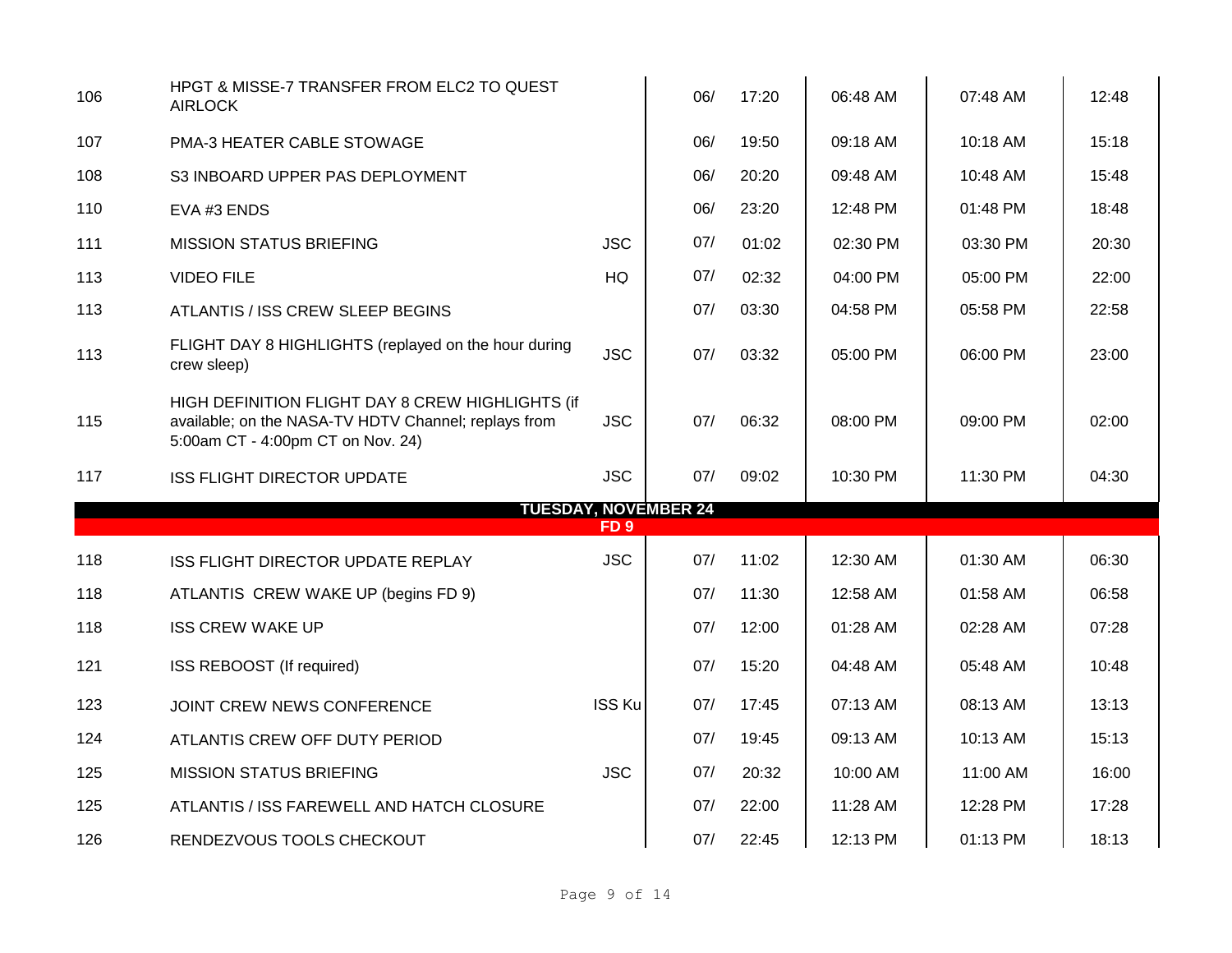| 126                           | CENTERLINE CAMERA INSTALLATION                                                                                                                |              | 07/ | 22:45 | 12:13 PM | 01:13 PM   | 18:13 |  |  |  |  |
|-------------------------------|-----------------------------------------------------------------------------------------------------------------------------------------------|--------------|-----|-------|----------|------------|-------|--|--|--|--|
| 128                           | <b>VIDEO FILE</b>                                                                                                                             | <b>HQ</b>    | 08/ | 00:32 | 02:00 PM | 03:00 PM   | 20:00 |  |  |  |  |
| 129                           | ATLANTIS / ISS CREW SLEEP BEGINS                                                                                                              |              | 08/ | 03:00 | 04:28 PM | 05:28 PM   | 22:28 |  |  |  |  |
| 129                           | FLIGHT DAY 9 HIGHLIGHTS (replayed on the hour during<br>crew sleep)                                                                           | <b>JSC</b>   | 08/ | 03:32 | 05:00 PM | 06:00 PM   | 23:00 |  |  |  |  |
| 130                           | HIGH DEFINITION FLIGHT DAY 9 CREW HIGHLIGHTS (if<br>available; on the NASA-TV HDTV Channel; replays from<br>5:00am CT - 4:00pm CT on Nov. 25) | <b>JSC</b>   | 08/ | 05:32 | 07:00 PM | 08:00 PM   | 01:00 |  |  |  |  |
| 131                           | <b>ISS FLIGHT DIRECTOR UPDATE</b>                                                                                                             | <b>JSC</b>   | 08/ | 09:02 | 10:30 PM | 11:30 PM   | 04:30 |  |  |  |  |
| 131                           | ISS FLIGHT DIRECTOR UPDATE REPLAY                                                                                                             | <b>JSC</b>   | 08/ | 10:02 | 11:30 PM | 12:30 AM   | 05:30 |  |  |  |  |
| <b>WEDNESDAY, NOVEMBER 25</b> |                                                                                                                                               |              |     |       |          |            |       |  |  |  |  |
|                               |                                                                                                                                               | <b>FD 10</b> |     |       |          |            |       |  |  |  |  |
| 133                           | ATLANTIS CREW WAKE UP (begins FD 10)                                                                                                          |              | 08/ | 11:00 | 12:28 AM | $01:28$ AM | 06:28 |  |  |  |  |
| 133                           | <b>ISS CREW WAKE UP</b>                                                                                                                       |              | 08/ | 11:30 | 12:58 AM | 01:58 AM   | 06:58 |  |  |  |  |
| 135                           | ATLANTIS UNDOCKS FROM ISS                                                                                                                     |              | 08/ | 14:26 | 03:54 AM | 04:54 AM   | 09:54 |  |  |  |  |
| 136                           | ATLANTIS FLYAROUND OF ISS BEGINS                                                                                                              |              | 08/ | 14:51 | 04:19 AM | 05:19 AM   | 10:19 |  |  |  |  |
| 137                           | ATLANTIS FINAL SEPARATION FROM ISS                                                                                                            |              | 08/ | 16:09 | 05:37 AM | 06:37 AM   | 11:37 |  |  |  |  |
| 138                           | SHUTTLE VTR PLAYBACK OF UNDOCKING                                                                                                             |              | 08/ | 16:35 | 06:03 AM | 07:03 AM   | 12:03 |  |  |  |  |
| 138                           | <b>OBSS UNBERTH</b>                                                                                                                           |              | 08/ | 17:50 | 07:18 AM | 08:18 AM   | 13:18 |  |  |  |  |
| 140                           | RMS / OBSS LATE INSPECTION OF ATLANTIS' TPS                                                                                                   |              | 08/ | 18:55 | 08:23 AM | 09:23 AM   | 14:23 |  |  |  |  |
| 141                           | <b>MISSION STATUS BRIEFING</b>                                                                                                                | <b>JSC</b>   | 08/ | 21:02 | 10:30 AM | 11:30 AM   | 16:30 |  |  |  |  |
| 141                           | <b>OBSS BERTH</b>                                                                                                                             |              | 08/ | 23:10 | 12:38 PM | 01:38 PM   | 18:38 |  |  |  |  |
| 144                           | <b>VIDEO FILE</b>                                                                                                                             | HQ           | 08/ | 23:32 | 01:00 PM | 02:00 PM   | 19:00 |  |  |  |  |
| 145                           | POST-MMT BRIEFING                                                                                                                             | <b>JSC</b>   | 08/ | 01:02 | 02:30 PM | 03:30 PM   | 20:30 |  |  |  |  |
|                               |                                                                                                                                               |              |     |       |          |            |       |  |  |  |  |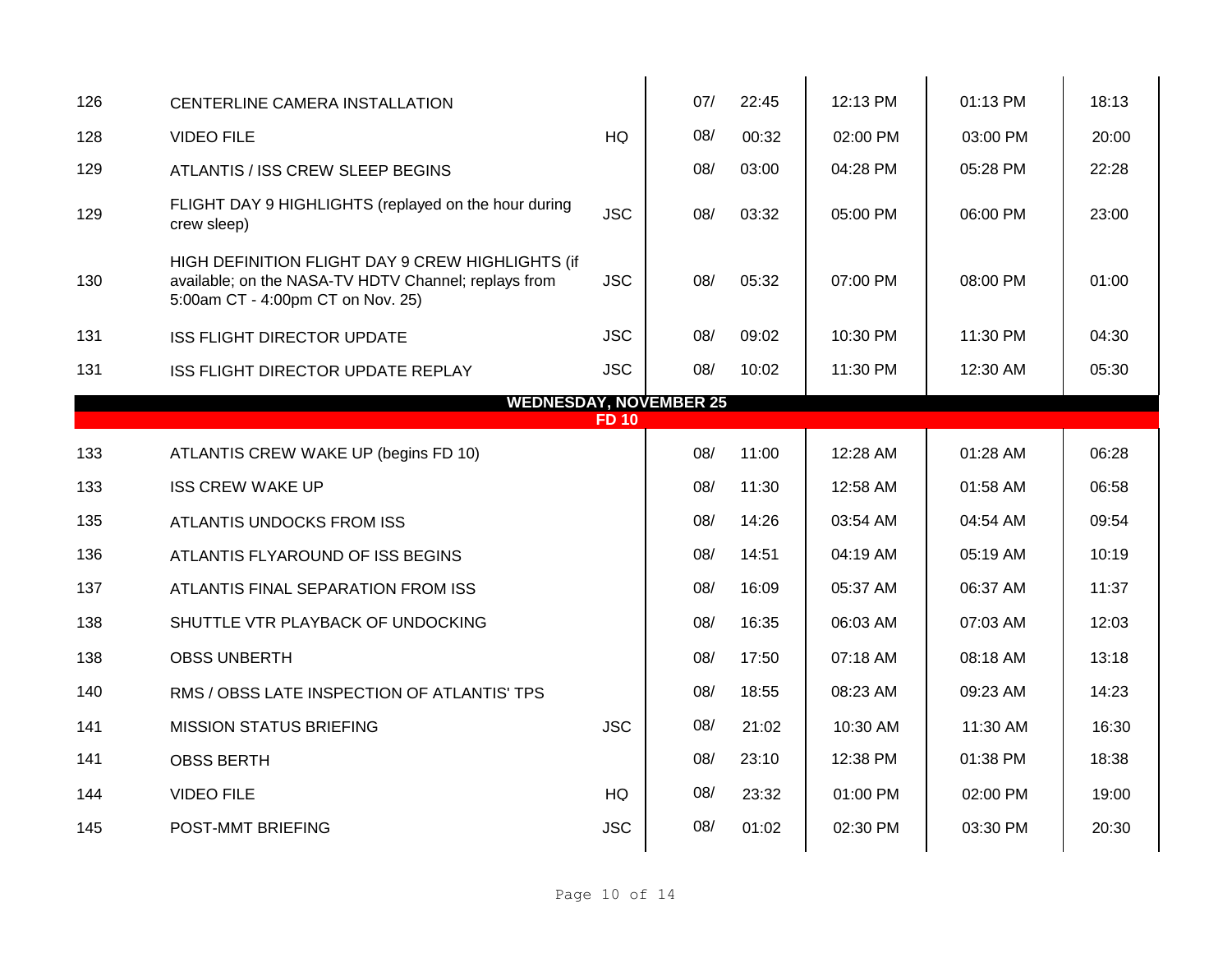| 145 | ATLANTIS CREW SLEEP BEGINS                                                                                                                     |              | 09/                          | 03:00 | 04:28 PM | 05:28 PM | 22:28 |
|-----|------------------------------------------------------------------------------------------------------------------------------------------------|--------------|------------------------------|-------|----------|----------|-------|
| 146 | FLIGHT DAY 10 HIGHLIGHTS (replayed on the hour during<br>crew sleep)                                                                           | <b>JSC</b>   | 09/                          | 03:32 | 05:00 PM | 06:00 PM | 23:00 |
| 146 | HIGH DEFINITION FLIGHT DAY 10 CREW HIGHLIGHTS<br>(if available; on the NASA-TV HDTV Channel; replays from<br>5:00am CT - 4:00pm CT on Nov. 26) | <b>JSC</b>   | 09/                          | 05:32 | 07:00 PM | 08:00 PM | 01:00 |
|     |                                                                                                                                                |              | <b>THURSDAY, NOVEMBER 26</b> |       |          |          |       |
|     |                                                                                                                                                | <b>FD 11</b> |                              |       |          |          |       |
| 150 | ATLANTIS CREW WAKE UP (begins FD 11)                                                                                                           |              | 09/                          | 11:00 | 12:28 AM | 01:28 AM | 06:28 |
| 152 | <b>CABIN STOWAGE BEGINS</b>                                                                                                                    |              | 09/                          | 14:55 | 04:23 AM | 05:23 AM | 10:23 |
| 153 | <b>FCS CHECKOUT</b>                                                                                                                            |              | 09/                          | 15:10 | 04:38 AM | 05:38 AM | 10:38 |
| 154 | <b>RCS HOT-FIRE TEST</b>                                                                                                                       |              | 09/                          | 16:20 | 05:48 AM | 06:48 AM | 11:48 |
| 154 | ATLANTIS U.S. PAO EVENT                                                                                                                        | <b>TDRE</b>  | 09/                          | 18:05 | 07:33 AM | 08:33 AM | 13:33 |
| 159 | <b>MISSION STATUS BRIEFING</b>                                                                                                                 | <b>JSC</b>   | 09/                          | 21:02 | 10:30 AM | 11:30 AM | 16:30 |
| 158 | STOTT'S RECUMBENT SEAT SET UP                                                                                                                  |              | 09/                          | 23:00 | 12:28 PM | 01:28 PM | 18:28 |
| 159 | KU-BAND ANTENNA STOWAGE                                                                                                                        |              | 10/                          | 00:00 | 01:28 PM | 02:28 PM | 19:28 |
| 162 | ATLANTIS CREW SLEEP BEGINS                                                                                                                     |              | 10/                          | 03:00 | 04:28 PM | 05:28 PM | 22:28 |
| 162 | FLIGHT DAY 11 HIGHLIGHTS (replayed on the hour during<br>crew sleep)                                                                           | <b>JSC</b>   | 10/                          | 03:32 | 05:00 PM | 06:00 PM | 23:00 |
| 163 | HIGH DEFINITION FLIGHT DAY 11 CREW HIGHLIGHTS<br>(if available; on the NASA-TV HDTV Channel; replays from<br>5:00am CT - 4:00pm CT on Nov. 26) | <b>JSC</b>   | 10/                          | 05:32 | 07:00 PM | 08:00 PM | 01:00 |
|     |                                                                                                                                                |              |                              |       |          |          |       |
|     |                                                                                                                                                |              |                              |       |          |          |       |
|     |                                                                                                                                                |              |                              |       |          |          |       |
|     |                                                                                                                                                |              |                              |       |          |          |       |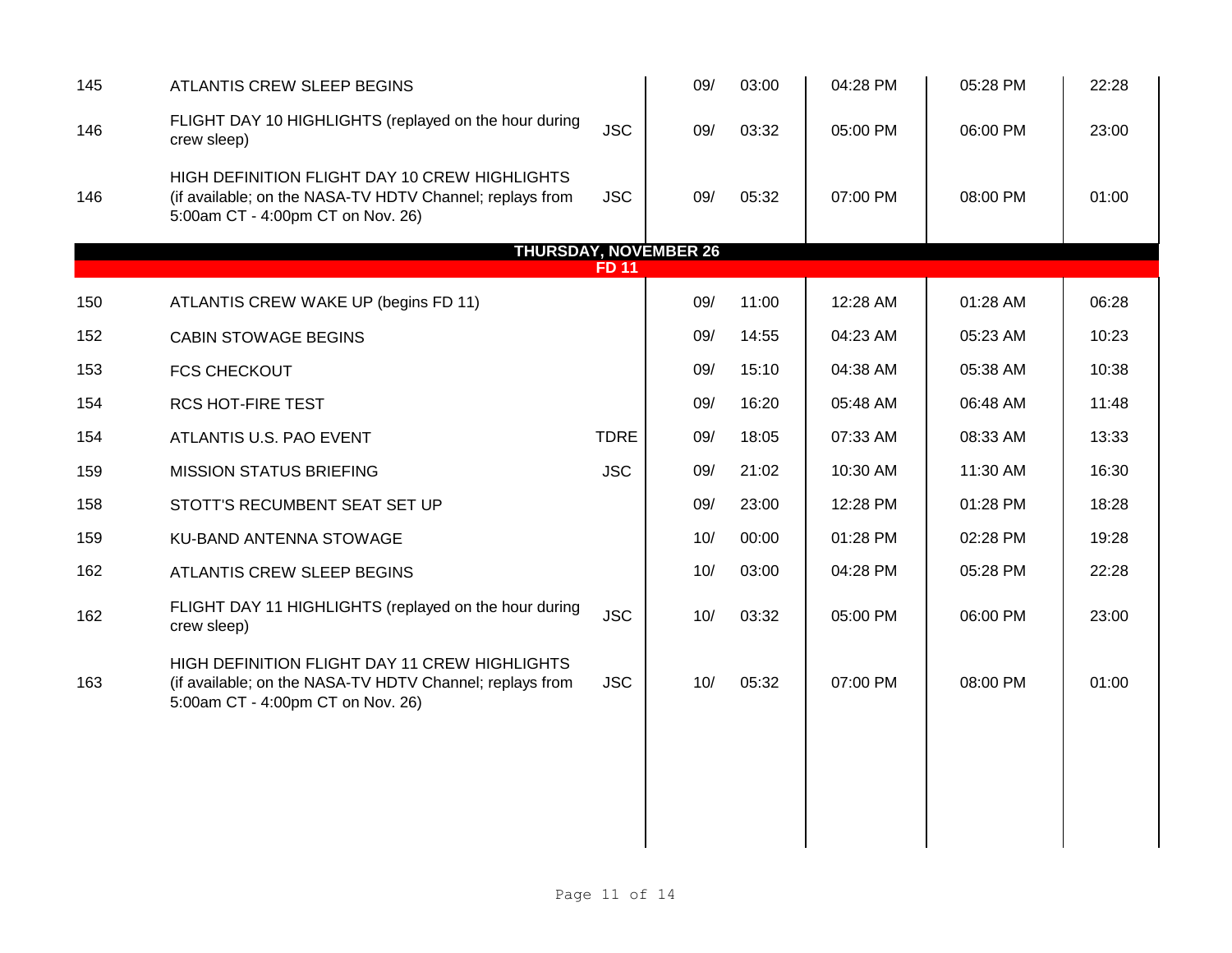|     | <b>FRIDAY, NOVEMBER 27</b><br><b>FD 12</b>                                                  |            |     |       |                  |          |       |  |  |  |  |  |
|-----|---------------------------------------------------------------------------------------------|------------|-----|-------|------------------|----------|-------|--|--|--|--|--|
| 166 | ATLANTIS CREW WAKE UP (begins FD 12)                                                        |            | 10/ | 11:00 | 12:28 AM         | 01:28 AM | 06:28 |  |  |  |  |  |
| 168 | ATLANTIS DEORBIT PREPARATIONS BEGIN                                                         |            | 10/ | 14:10 | 03:38 AM         | 04:38 AM | 09:38 |  |  |  |  |  |
| 169 | PAYLOAD BAY DOOR CLOSING                                                                    |            | 10/ | 15:32 | 05:00 AM         | 06:00 AM | 11:00 |  |  |  |  |  |
| 170 | ATLANTIS DEORBIT BURN                                                                       |            | 10/ | 18:12 | 07:40 AM         | 08:40 AM | 13:40 |  |  |  |  |  |
| 171 | MILA C-BAND RADAR ACQUISITION OF ATLANTIS                                                   |            | 10/ | 19:02 | 08:30 AM         | 09:30 AM | 14:30 |  |  |  |  |  |
| 171 | <b>KSC LANDING</b>                                                                          | <b>KSC</b> | 10/ | 19:15 | 08:43 AM         | 09:43 AM | 14:43 |  |  |  |  |  |
|     | POST-LANDING NEWS CONFERENCE                                                                | <b>KSC</b> |     |       | NET L+2 HRS.     |          |       |  |  |  |  |  |
|     | ENTRY FLIGHT CONTROL TEAM VIDEO REPLAY<br>(replayed after Post-Landing News Conference)     | <b>JSC</b> |     |       | $\sim$ L+3 HRS.  |          |       |  |  |  |  |  |
|     | STS-129 MISSION HIGHLIGHTS VIDEO REPLAY<br>(replayed after Entry Flight Control Team Video) | <b>JSC</b> |     |       | $~$ - L+3.5 HRS. |          |       |  |  |  |  |  |
|     | STS-129 CREW NEWS CONFERENCE (may be postponed<br>or cancelled)                             | <b>KSC</b> |     |       | NET L+4.5 HRS.   |          |       |  |  |  |  |  |
|     | VIDEO B-ROLL OF STOTT IN CREW QUARTERS<br>(pending availability)                            | <b>KSC</b> |     |       | NET L+6.5 HRS.   |          |       |  |  |  |  |  |
|     |                                                                                             |            |     |       |                  |          |       |  |  |  |  |  |
|     |                                                                                             |            |     |       |                  |          |       |  |  |  |  |  |
|     |                                                                                             |            |     |       |                  |          |       |  |  |  |  |  |
|     |                                                                                             |            |     |       |                  |          |       |  |  |  |  |  |
|     |                                                                                             |            |     |       |                  |          |       |  |  |  |  |  |
|     |                                                                                             |            |     |       |                  |          |       |  |  |  |  |  |
|     |                                                                                             |            |     |       |                  |          |       |  |  |  |  |  |
|     |                                                                                             |            |     |       |                  |          |       |  |  |  |  |  |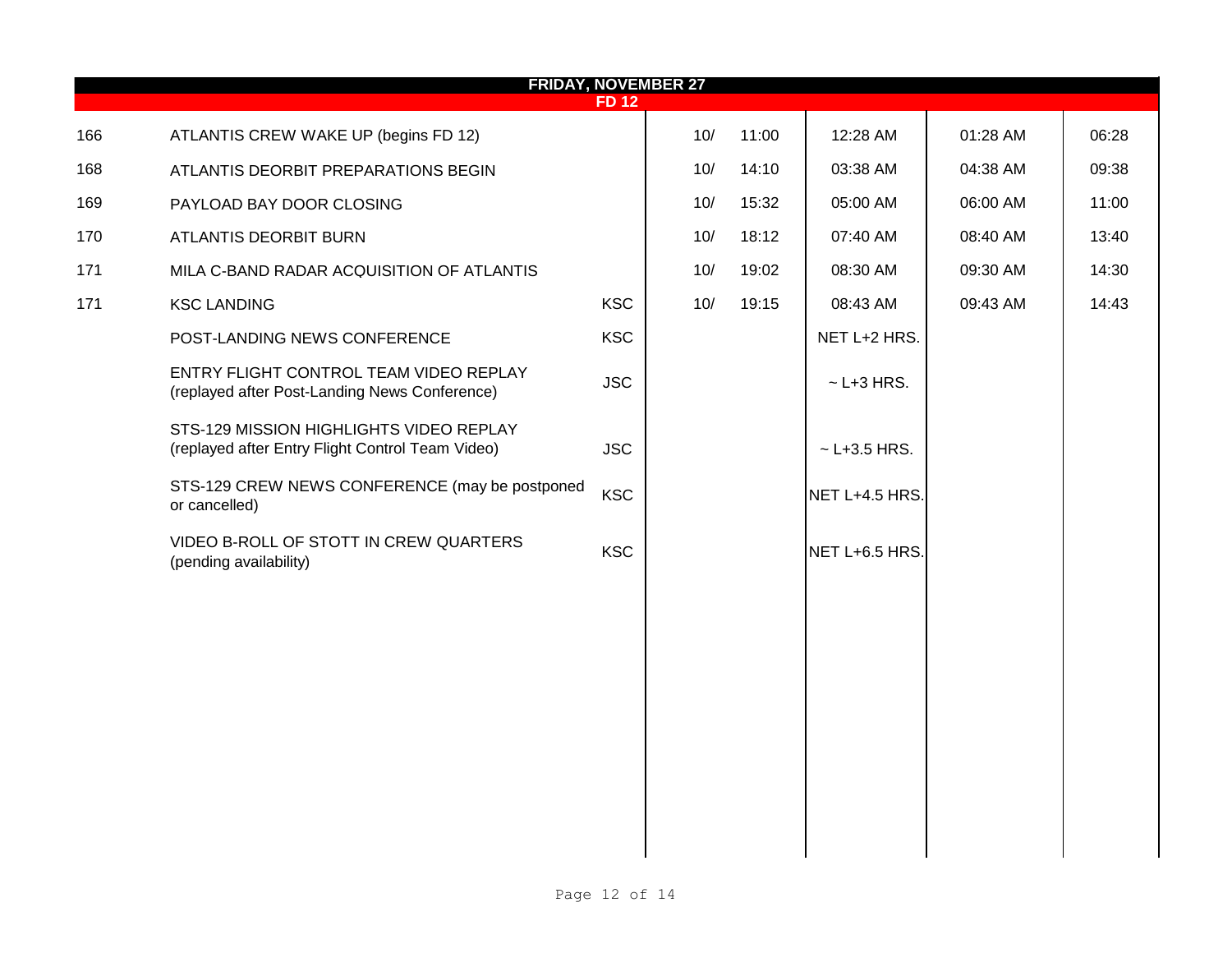| AMC:          | Americom Satellite                                                                                          |
|---------------|-------------------------------------------------------------------------------------------------------------|
| CBCS:         | Centerline Berthing Camera System                                                                           |
| CST:          | <b>Central Standard Time</b>                                                                                |
| Destiny:      | U.S. Laboratory on ISS                                                                                      |
| ELC1          | <b>Express Logistics Carrier 1</b>                                                                          |
| EMU:          | <b>Extravehicular Mobility Unit</b>                                                                         |
| EST:          | <b>Eastern Standard Time</b>                                                                                |
| EVA:          | <b>Extravehicular Activity</b>                                                                              |
| FCS:          | <b>Flight Control System</b>                                                                                |
| FD:           | <b>Flight Day</b>                                                                                           |
| GATOR:        | Grappling Adaptor to On-Orbit Railing                                                                       |
| GMT:          | <b>Greenwich Mean Time</b>                                                                                  |
| HARMONY:      | Node 2                                                                                                      |
| HD:           | <b>High Definition Television</b>                                                                           |
| HPGT:         | <b>High Pressure Gas Tank</b>                                                                               |
| HQ:           | <b>NASA Headquarters</b>                                                                                    |
| ISS:          | <b>International Space Station</b>                                                                          |
| JSC:          | Johnson Space Center                                                                                        |
| Kibo:         | Japanese Pressurized Module                                                                                 |
| KSC:          | Kennedy Space Center                                                                                        |
| L:            | Launch or Landing time                                                                                      |
| LIMO:         | Live Interview Media Outlet channel                                                                         |
| MECO:         | Main Engine Cut-Off                                                                                         |
| MET:          | Mission Elapsed Time, which begins at the moment of launch and is read: DAYS/HOURS:MINUTES. LAUNCH=00/00:00 |
| MILA          | Merritt Island, Florida Tracking Station                                                                    |
| MMT:          | <b>Mission Management Team</b>                                                                              |
| MRM-2         | Mini Research Module 2 (new docking port on ISS)                                                            |
| MS:           | <b>Mission Specialist</b>                                                                                   |
| NET:          | No Earlier Than                                                                                             |
| OBSS:         | Orbiter Boom Sensor System                                                                                  |
| ODS:          | <b>Orbiter Docking System</b>                                                                               |
| OMS:          | <b>Orbital Maneuvering System</b>                                                                           |
| ORU:          | <b>Orbital Replacement Unit</b>                                                                             |
| P3:           | Port Three Truss Segment                                                                                    |
| PAO:          | <b>Public Affairs office</b>                                                                                |
| PAS:          | Payload Attachment System                                                                                   |
| <b>PMA-3:</b> | Pressurized Mating Adapter 3                                                                                |
| POA:          | Payload ORU Accomodation                                                                                    |
| RCS:          | <b>Reaction Control System</b>                                                                              |
| RMS:          | Remote Manipulator System on ATLANTIS                                                                       |
| RPM:          | Rendezvous Pitch Maneuver                                                                                   |
| SAAGFA:       | Solar Array Assembly Grapple Fixture                                                                        |
| SASA:         | S-Band Antenna Sub-Assembly                                                                                 |
| SGANT:        | Space-to-Ground Antenna                                                                                     |